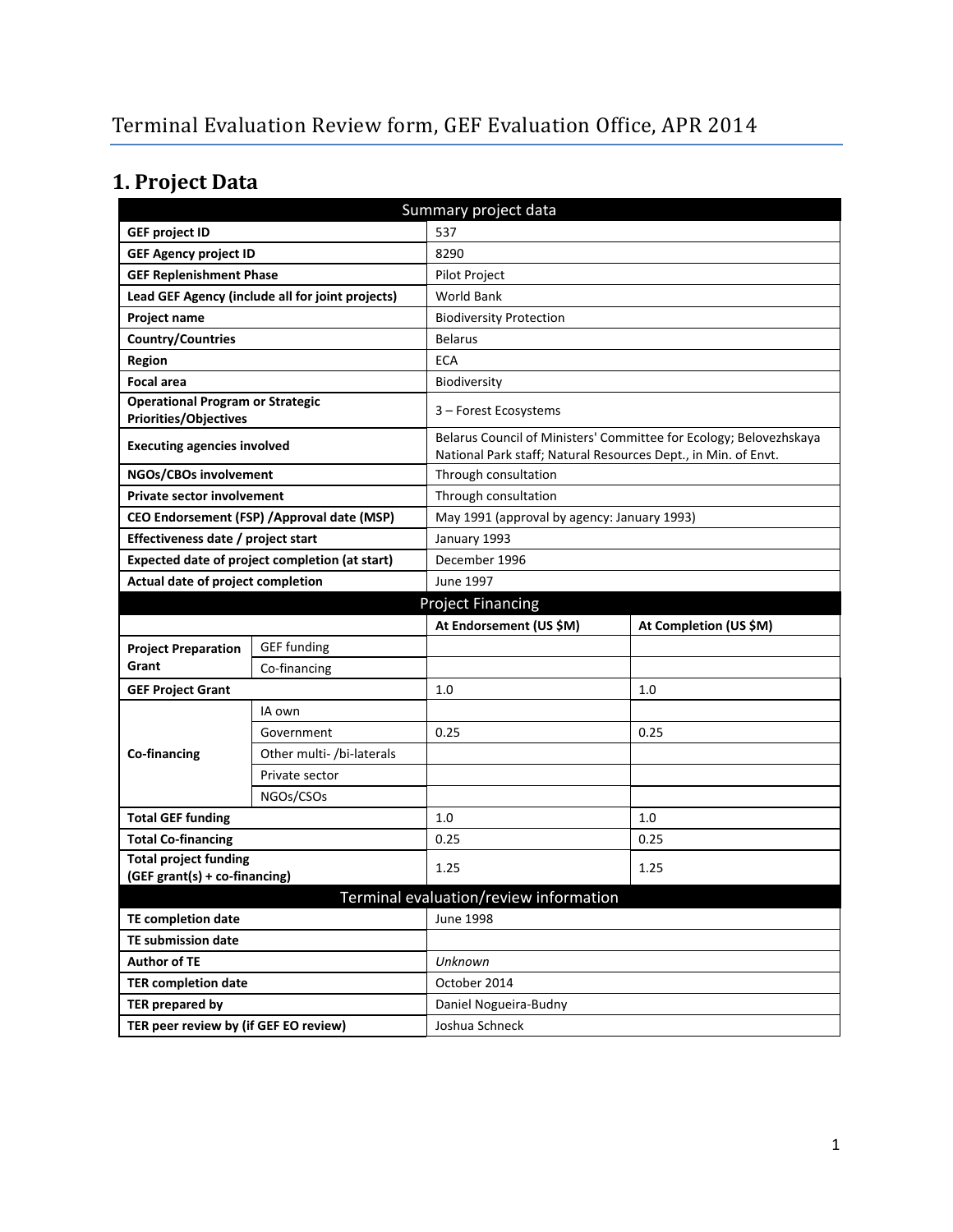## **2. Summary of Project Ratings**

| <b>Criteria</b>                                  | <b>Final PAR*</b>        | <b>IA Terminal</b><br><b>Evaluation</b> | <b>IA Evaluation</b><br><b>Office Review</b> | <b>GEF EO Review</b> |
|--------------------------------------------------|--------------------------|-----------------------------------------|----------------------------------------------|----------------------|
| <b>Project Outcomes</b>                          |                          |                                         |                                              | MS                   |
| <b>Sustainability of Outcomes</b>                | "Uncertain"              | ML                                      | **                                           | MU                   |
| <b>M&amp;E Design</b>                            | N/A                      | N/R                                     | N/R                                          | MU                   |
| <b>M&amp;E</b> Implementation                    | N/A                      | N/R                                     | N/R                                          | U/A                  |
| <b>Quality of Implementation</b>                 | MS                       |                                         |                                              | MU                   |
| <b>Quality of Execution</b>                      |                          |                                         |                                              | MS                   |
| <b>Quality of the Terminal Evaluation Report</b> | $\overline{\phantom{a}}$ |                                         |                                              | MU                   |

\*No PIR was found; the "Performance Audit Report" (PAR; Report No. 22073) ratings are shown here.\*\* While ICRR rates overall Sustainability as "Likely", it also mentions that, "given the ongoing fiscal difficulties of the state government, there is no indication that the national park's budget will be increased in the short-term" (p 1).

# **3. Project Objectives**

3.1 Global Environmental Objectives of the project:

The project's Global Environmental Objective (GEO) was to preserve the biodiversity of the key endangered forests of the Belovezhskaya Protected Forest Reserve (BPF), as well as the wetlands and forests of the Berezinsky and Pripiatsky Reserves, according to the Project Document (PD). The Reserves' forests are among the most important and unique in Europe, housing threatened and endangered species such as the European bison, as well as possessing ecosystem processes found nowhere else in the world (PD, p [1](#page-1-0)). According to the Technical Report<sup>1</sup> (TR) are over 900 known plant, 220 bird, and 56 mammal species in the region (p 7). Furthermore, the forests are still of viable size and can therefore offer the best opportunities with which to explore the preservation and management of natural forests in Europe. These key endangered forests "are sites of international importance being among Europe's largest expanse of remaining natural forests and areas of high endemism" (PD, p 2). This project would complement the establishment of facilities for biodiversity protection of the Bialowieza Primeval Forest area of Eastern Poland.

3.2 Development Objectives of the project:

According to the TR (cf. pp 9-21), the project had eight Development Objectives (DOs) in the BPF, as well as four others that involve the BPF plus the Berezinksy and Pripiatsky Reserves:

- 1. Development of a number of ex-situ and in-situ conservation measures (seed and plant parts storage and collection in-situ conservation of native populations and the determination of genetic diversity);
- 2. Development of a protection and management program (conservation planning, expansion of protected areas, applied research);
- 3. Implementation of a Geographical Information System (GIS) to assist with land and conservation planning;
- 4. Fostering ecological agriculture on farms operating within and abutting the BPF;

<span id="page-1-0"></span> $\overline{a}$  $1$  The Technical Report comprises the second half of the Project Document. TR is identified for clarification of page numbers cited in this TER.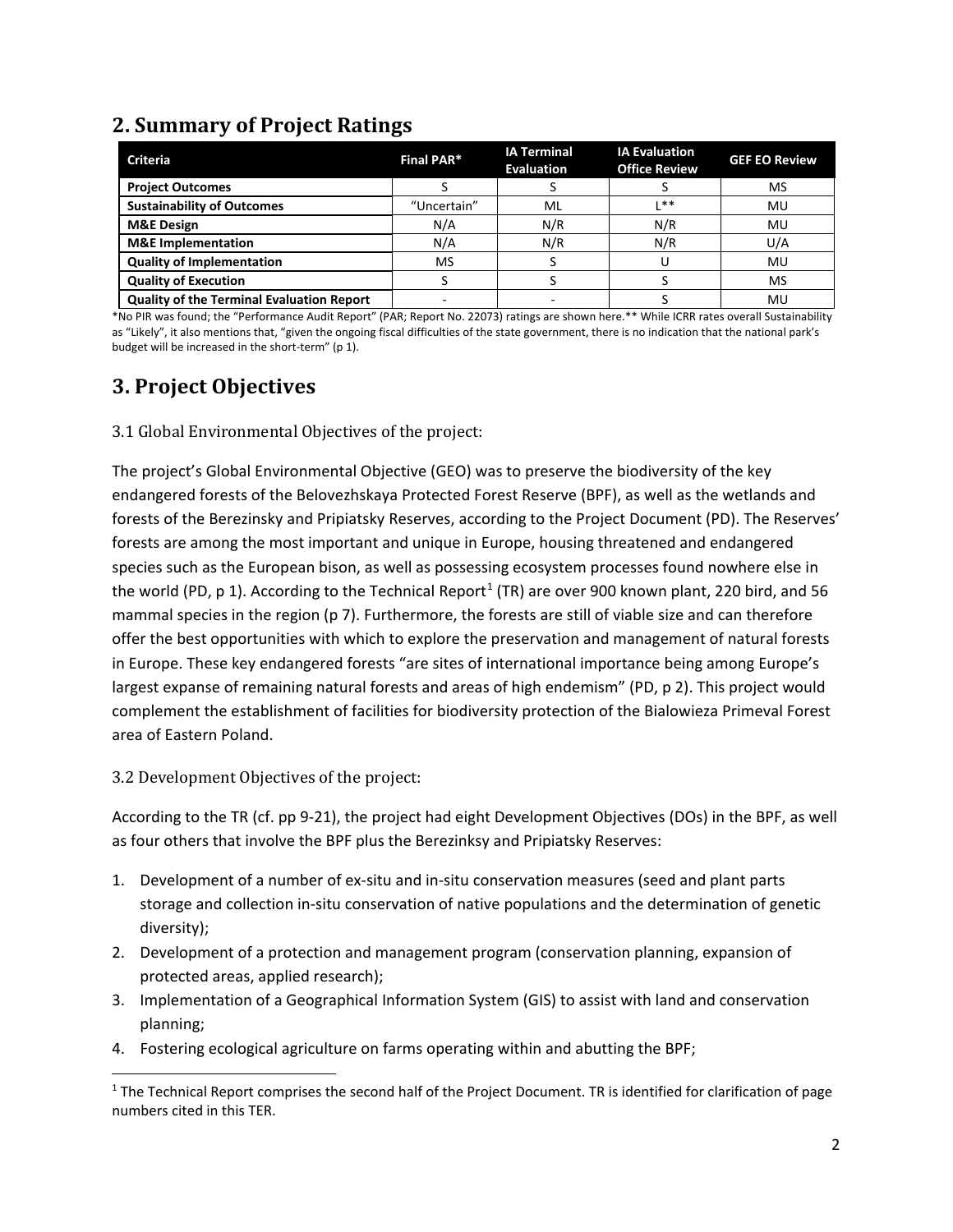- 5. Design of a program for mitigating local air and water pollution;
- 6. Furthering cooperation with Poland;
- 7. Provision of professional development and training opportunities;
- 8. Provision of support for a foundation to develop a mechanism for on-going funding;
- 9. Preservation of the European Bison;
- 10. Preservation of the Capercaillie Grouse;
- 11. Creation of a Genetic Resources Management Policy;
- 12. Standardization of data management among the three Reserves.

According to the PD (p 3), the project was designed to do two things. First, it would provide institutional support to the Belovezhskaya National Park, Council of Ministers, and the Committee of Ecology to enable it to carry out its biodiversity conservation management activities, including the establishment of facilities for a biodiversity protection program for the Bialowieza Primeval Forest (BPF) ecosystem located in Belarus, as well as of scientific linkages to the ongoing GEF work in the abutting Bialowieza Primeval Forest, in Poland. Second, it would provide investments in programs to preserve endangered forest ecosystems for biodiversity conservation through: provision of funding for pilot investments in air and soil monitoring equipment; land planning (GIS) equipment; protected area planning; financial support for a program for supporting the transition to ecological agriculture for farms operating within the BPF; and professional development, training, and consulting services.

3.3 Were there any **changes** in the Global Environmental Objectives, Development Objectives, or other activities during implementation?

Neither the GEO nor DOs were changed during project implementation.

#### **4. GEF EO assessment of Outcomes and Sustainability**

Please refer to the GEF Terminal Evaluation Review Guidelines for detail on the criteria for ratings.

Relevance can receive either a Satisfactory or Unsatisfactory rating. For Effectiveness and Cost efficiency, a six point rating scale is used (Highly Satisfactory to Highly Unsatisfactory), or Unable to Assess. Sustainability ratings are assessed on a four-point scale: Likely=no or negligible risk; Moderately Likely=low risk; Moderately Unlikely=substantial risks; Unlikely=high risk. In assessing a Sustainability rating please note if, and to what degree, sustainability of project outcomes is threatened by financial, sociopolitical, institutional/governance, or environmental factors.

Please justify ratings in the space below each box.

| 4.1 Relevance | Rating: Satisfactory |
|---------------|----------------------|
|---------------|----------------------|

The project was relevant both to the GEF and National priorities. Consistent with OP3 – the conservation of biodiversity in forest ecosystems, the project aimed to contribute to biodiversity conservation in the forests of Belovezhskaya, Berezinksy, and Pripiatsky Reserves (as well as the wetlands found in the latter two Reserves). Inefficient and inappropriate land uses have resulted in accelerating human-related incursions and transformations that threaten the regions' natural areas, in turn affecting their flora and fauna. Such developments are significant to the GEF because of the global environmental benefit: these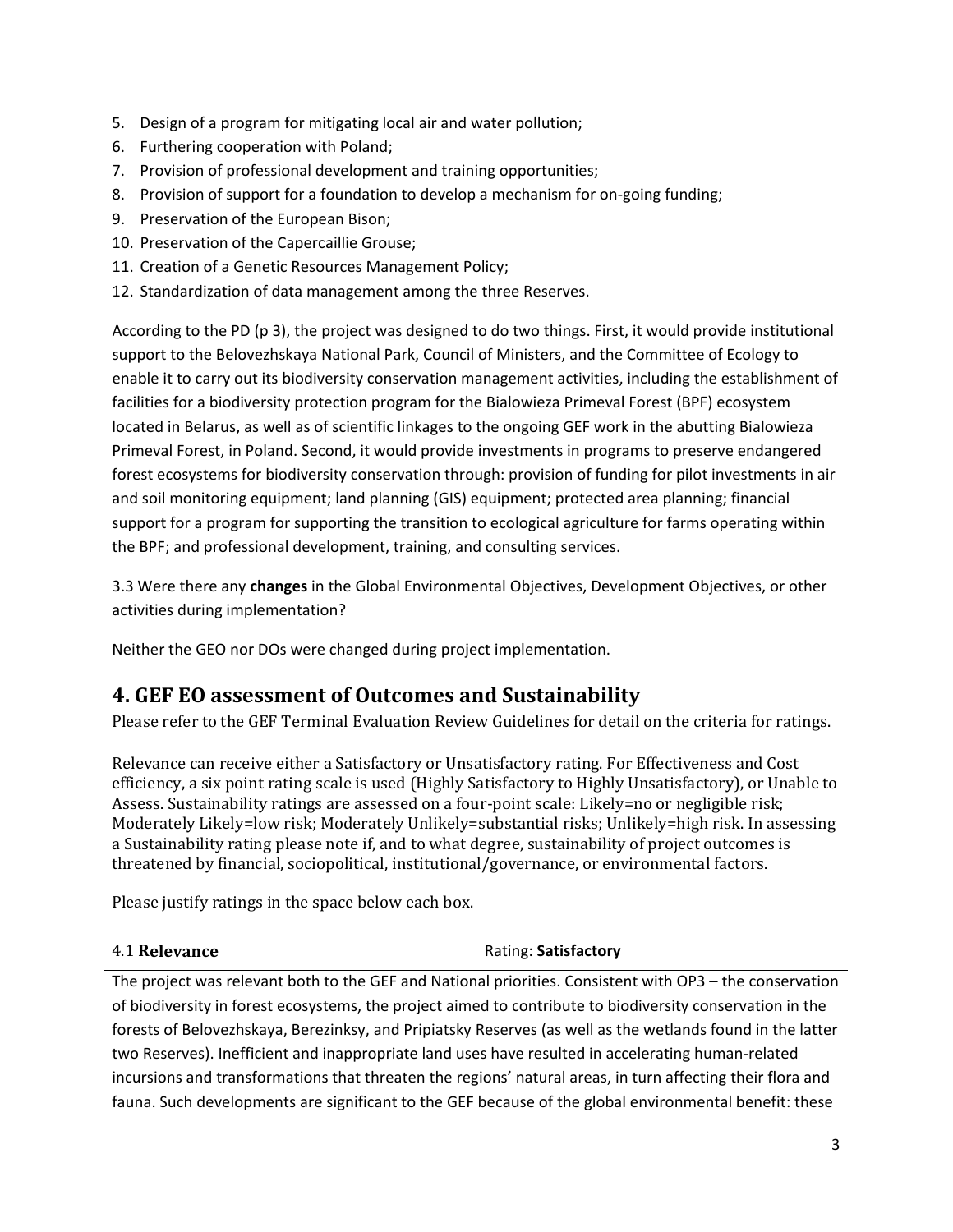forests contain rare, endemic species found nowhere else. Indeed, "the global significance of the two areas initially selected is confirmed and supported by their designations by UNESCO [the United Nations Educational, Scientific and Cultural Organization] as possible Biosphere Reserves, and the World Wildlife Fund (International) by being identified among the 'existing ecological bricks' of Europe" (PD, p 2). The project was relevant to National priorities because not only Belarussian ecologists, but also foresters will benefit from some of the modern approaches to biodiversity conservation and management being used elsewhere in the world. According to the PD, this project has been accorded "high priority" by the Belarussian government and that, "the Government and the people of Belarus…are concerned at the potential loss of critical flora and fauna in parts of Belarus's forests" (TR, p 4); however, sufficient funds with which to carry out the work proposed are simply not available, it continues.

#### 4.2 **Effectiveness** Rating: **Moderately Satisfactory**

The project's effectiveness was rated moderately satisfactory, as most project objectives were achieved. ICR claims that *all* objectives were achieved, however, it omits some objectives and activities. It appears that the ICR team did not visit the Berezinksy and Pripiatsky Reserves, where activities for the last four DOs would have been undertaken. For those objectives that are mentioned, the ICR does not detail the extent to which such objectives were actually achieved. Achievements and challenges for the various DOs are as follows:

DO1: Upgrading of protected areas management to European standards and levels DO2: A multidisciplinary management plan was prepared for the national park and is currently under implementation;

DO3: *status unknown*;

DO4: Technical assistance provided for developing ecological agriculture on farms in the buffer zone of the BPF;

DO5: National park is engaging in activities to monitor pollution;

DO6: Cooperation furthered between Ukraine and neighboring Poland in order to improve management of the Bialowieza and Belovezhskaya transboundary forest (according to the ICRR, collaboration between the two countries "went well beyond the project work plan);

DO7: A successful professional development and training program was completed in technical subjects and business aspects of park management;

DO8: National park has been developing income to support its operational budget, particularly through donations from private and public sponsors at home and abroad, as well as through targeted efforts in tourism and hunting.

DO9: *status unknown*;

DO10: *status unknown*;

DO11: *status unknown*;

DO12: *status unknown*.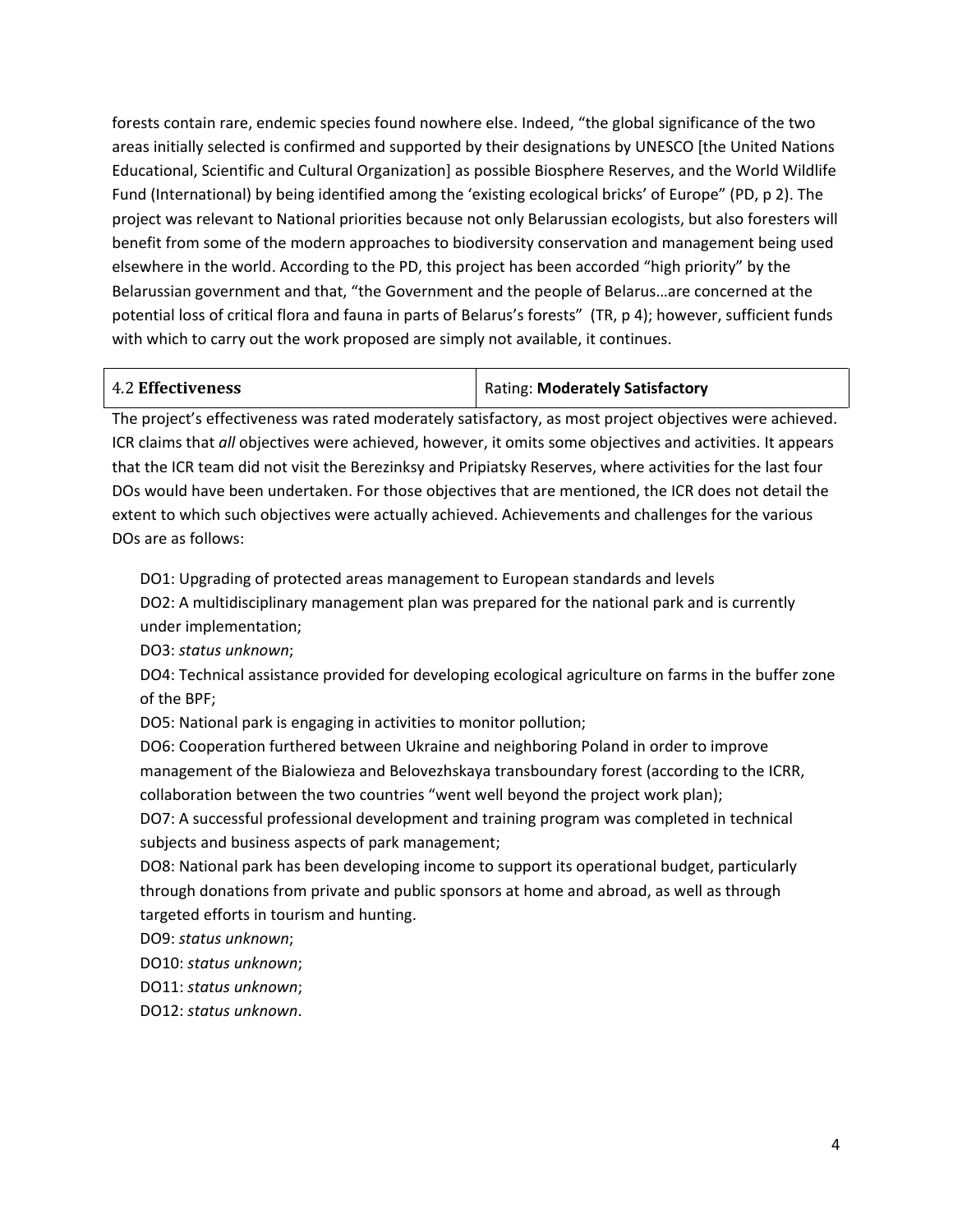| 4.3 Efficiency | <b>Rating: Moderately Satisfactory</b> |
|----------------|----------------------------------------|
|----------------|----------------------------------------|

ICR does not explicitly mention project's efficiency. However, it does note that the project experienced delays during start-up and that project progress proceeded slowly during the implementation phase. The principal reason for this, according to the ICR, was Belarus' inexperience with the World Bank's procurement procedures, as well as the relative inexperience with the project's explicit approach to interdisciplinary management planning (pp 4-5). Nonetheless, project was completed within budget and only six months after expected completion date.

| 4.4 Sustainability | <b>Rating: Moderately Unlikely</b> |
|--------------------|------------------------------------|
|--------------------|------------------------------------|

Sustainability of the project is rated as moderately unlikely. Although there is strong support for the project, relevant resources to fund the project's activities past project completion are not present. Sustainability is assessed along the following four dimensions:

- a) *Environmental sustainability* (**U/A**) ICR does not provide enough information on potential threats to environmental sustainability to rate this factor.
- b) *Financial sustainability* (**MU**) ICR acknowledges that sustained funding is the biggest threat to the project's sustainability. According to the ICR, "there is no indication that the national park's budget will be increased in the near-term. The national park has been developing income to support its operational budget…Whether this will be sufficient to sustain the project activities is unknown. Taken together, however, these factors indicate a moderate chance of the project being sustainable" (5-6). According to the PAR, which was written years after the project ended, "despite the best efforts of those involved in the project (and in the subsequent management of the reserves) to develop alternative funding sources, the sustainability of their efforts remains uncertain" (p vii). Furthermore, while " Park management and the foundation have displayed considerable ingenuity in tapping into new sources of funding for the management of the parks….because of the weak state of the Belarus economy and finances, the ability to continue to do so remains tenuous. Since the project ended, external support has been limited" (p 5).
- c) *Institutional sustainability* (**L**) According to the ICR, the Belovezskaya National Park's management plan—as well as the interdisciplinary management planning approaches to the other sites— will continue to be implemented following project completion (p 5).
- d) *Socio-Political sustainability* (**L**) The ICR states that implementation of the project's management plans is high on the list of priorities of relevant government officials (p 5).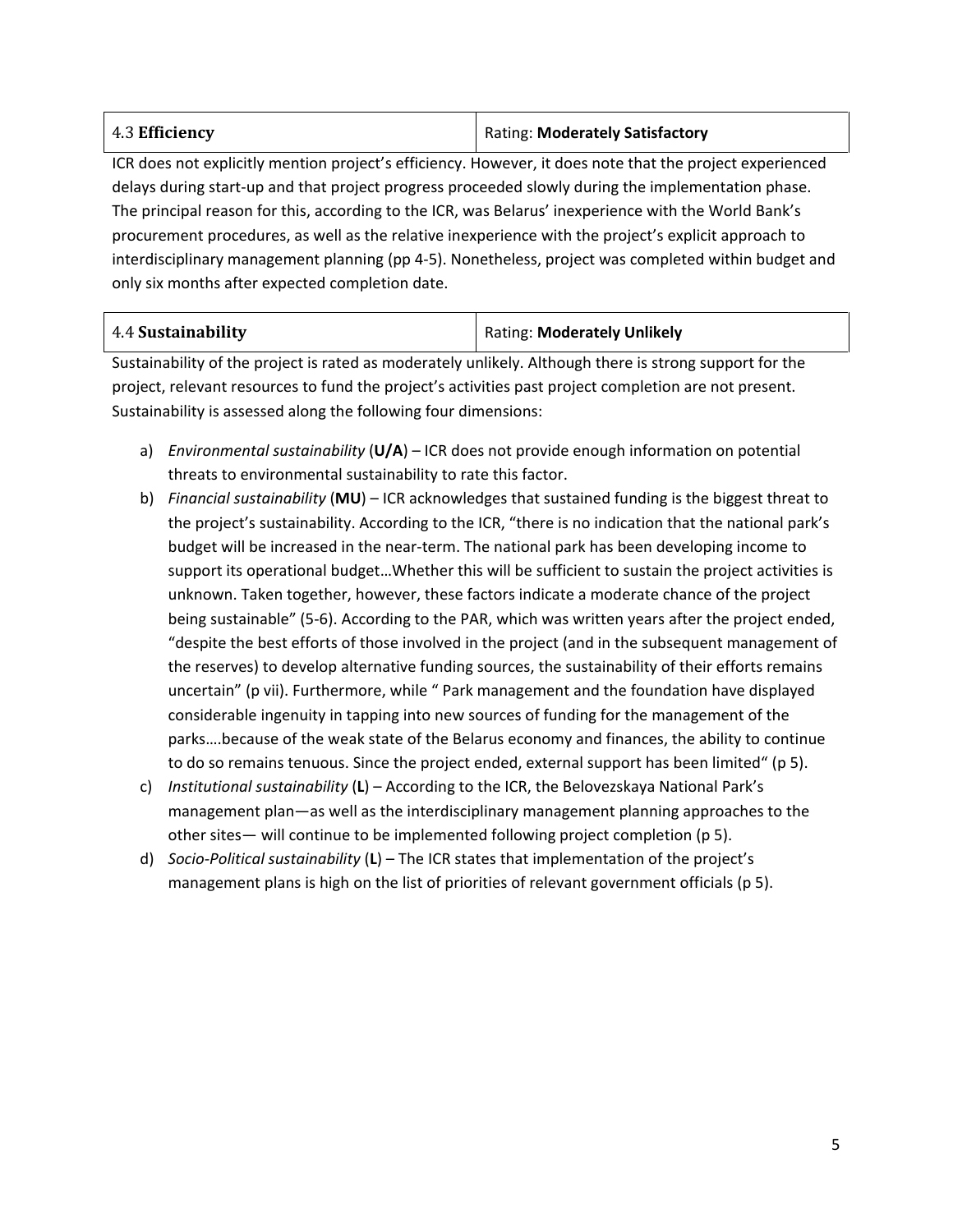### **5. Processes and factors affecting attainment of project outcomes**

5.1 Co-financing. To what extent was the reported co-financing essential to the achievement of GEF objectives? If there was a difference in the level of expected co-financing and actual co-financing, then what were the reasons for it? Did the extent of materialization of co-financing affect project's outcomes and/or sustainability? If so, in what ways and through what causal linkages?

There was no difference in level of expected vs. actual co-financing. ICR does not mention whether the reported co-financing—USD250,000 from the Belarussian government, or one fifth of the total project was essential to the achievement of GEF objectives.

5.2 Project extensions and/or delays. If there were delays in project implementation and completion, then what were the reasons for it? Did the delay affect the project's outcomes and/or sustainability? If so, in what ways and through what causal linkages?

Project experienced both delays in start-up and in implementation. ICR claims that the reason for the delays and overall slow implementation process was due to the Belarussian government's inexperience in dealing with the World Bank, as well as the executing agency's inexperience in modern management practices.

5.3 Country ownership. Assess the extent to which country ownership has affected project outcomes and sustainability? Describe the ways in which it affected outcomes and sustainability, highlighting the causal links:

ICR notes that "ownership of the project was high at all levels throughout implementation. According to the directors of the national park and the Department of Protected Areas, implementing the management plan is one of their highest priorities" (p 5).

#### **6. Assessment of project's Monitoring and Evaluation system**

Ratings are assessed on a six point scale: Highly Satisfactory=no shortcomings in this M&E component; Satisfactory=minor shortcomings in this M&E component; Moderately Satisfactory=moderate shortcomings in this M&E component; Moderately Unsatisfactory=significant shortcomings in this M&E component; Unsatisfactory=major shortcomings in this M&E component; Highly Unsatisfactory=there were no project M&E systems.

Please justify ratings in the space below each box.

| 6.1 M&E Design at entry | Rating: Moderately Unsatisfactory |
|-------------------------|-----------------------------------|
|                         |                                   |

The project's M&E design at entry is rated moderately unsatisfactory. The PD states that "monitoring and evaluation are built into the terms of reference for the Project Management who will be reporting on a quarterly basis" (p 6), although little more information was provided. The Joint Scientific Committee, whose establishment by the Council of Ministers by March 1993 was set forth in the PD (cf. p 4), was tasked to review the project and its progress on a semi-annual basis (p 6). Annex 1 of the PD establishes the M&E systems, and that there will be three supervision missions per annum, estimated at approximately two weeks each. A very general guideline of what is to be expected is detailed for three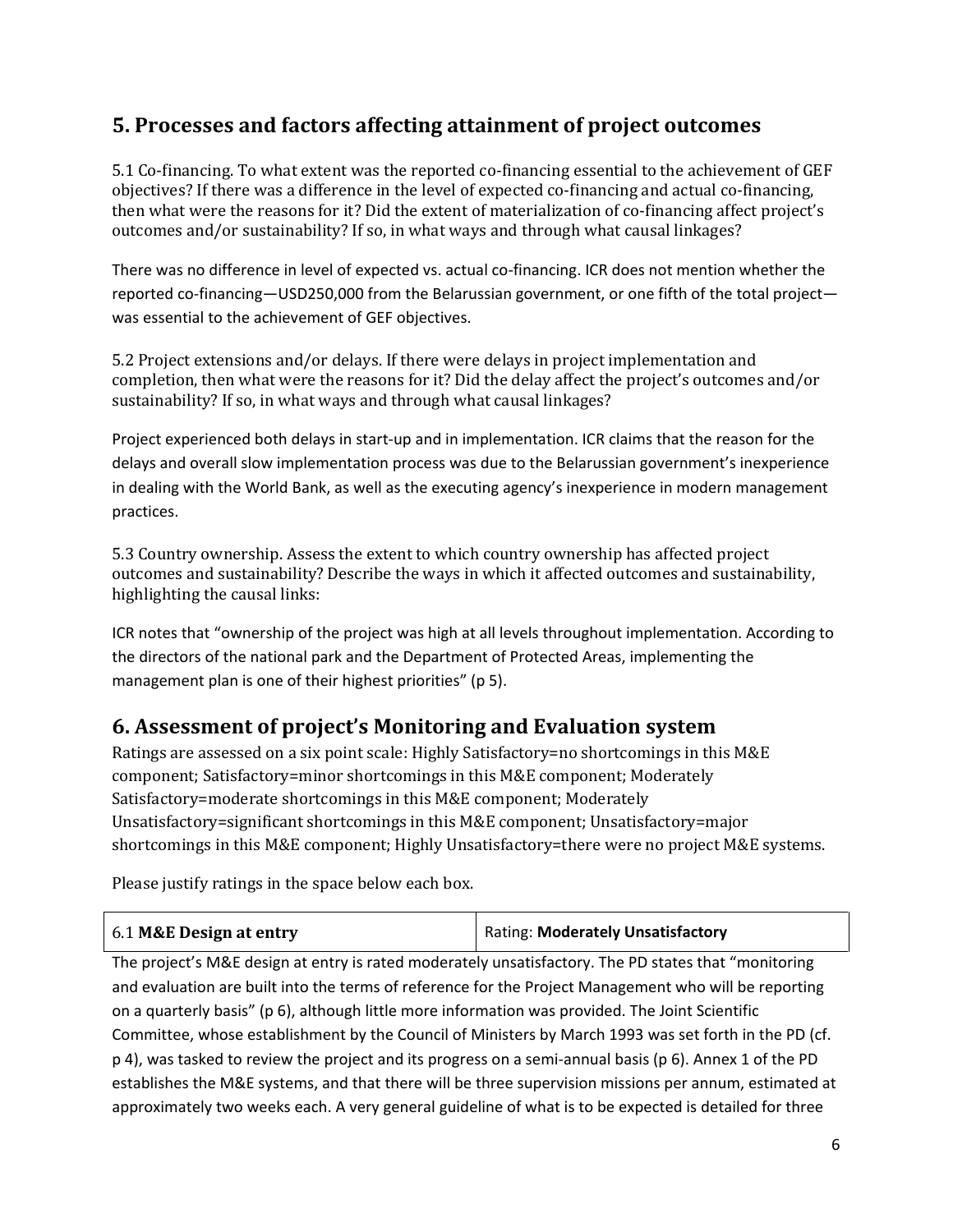of the six missions; however, no key performance indicators or targets from which to assess project performance is provided

| 6.2 M&E Implementation | Rating: Unable to Assess |
|------------------------|--------------------------|
|------------------------|--------------------------|

The project's M&E Implementation was not rated, as ICR makes no mention of the subject matter.

# **7. Assessment of project implementation and execution**

Quality of Implementation includes the quality of project design, as well as the quality of supervision and assistance provided by implementing agency(s) to execution agencies throughout project implementation. Quality of Execution covers the effectiveness of the executing agency(s) in performing its roles and responsibilities. In both instances, the focus is upon factors that are largely within the control of the respective implementing and executing agency(s). A six point rating scale is used (Highly Satisfactory to Highly Unsatisfactory), or Unable to Assess.

Please justify ratings in the space below each box.

| 7.1 Quality of Project Implementation | Rating: Moderately Unsatisfactory |
|---------------------------------------|-----------------------------------|
|---------------------------------------|-----------------------------------|

The quality of project implementation was rated moderately unsatisfactory. Rating the World Bank's role in the project proved difficult, as the PAR rated it moderately satisfactory, the ICR rated in satisfactory, and the ICRR rated in unsatisfactory. All the documents agree that the Bank's technical supervision was excellent; the Bank provided capable support from biodiversity and forestry specialists with sufficient experience in supervising technical issues. The PAR judges that Bank's performance as only moderately satisfactory, however, because supervision reporting was incomplete. The ICRR agrees that adherence to the internal Bank reporting requirement was weak, but it goes farther, adding two more criticisms. First, project appraisal was insufficient: shortcomings at project appraisal resulted in supervision costs that were four times the appraisal estimate (ICRR, p 1). Second, the Bank's administrative support was unsatisfactory: the Bank did not provide adequate non-technical management and procurement support, which in turn hampered implementation (p 2).

| Rating: Moderately Satisfactory<br>7.2 Quality of Project Execution |
|---------------------------------------------------------------------|
|---------------------------------------------------------------------|

The quality of project execution was rated moderately satisfactory, a downgrade from the grade of satisfactory given by the ICR. While the executing agency's scientific and administrative staff proved highly capable and proficient in many technical aspects of the project, ICR notes that they were relatively inexperienced in preparing long-term management plans that integrated modern principles of conservation biology and social issues in natural resource management (p 4). ICR acknowledges that some serious delays in project implementation occurred, explaining those as the natural result a lack of experience on the part of Belarus in working with the World Bank; however, its grade of project execution does not reflect this fact that avoidable delays in implementation occurred(cf. p 7).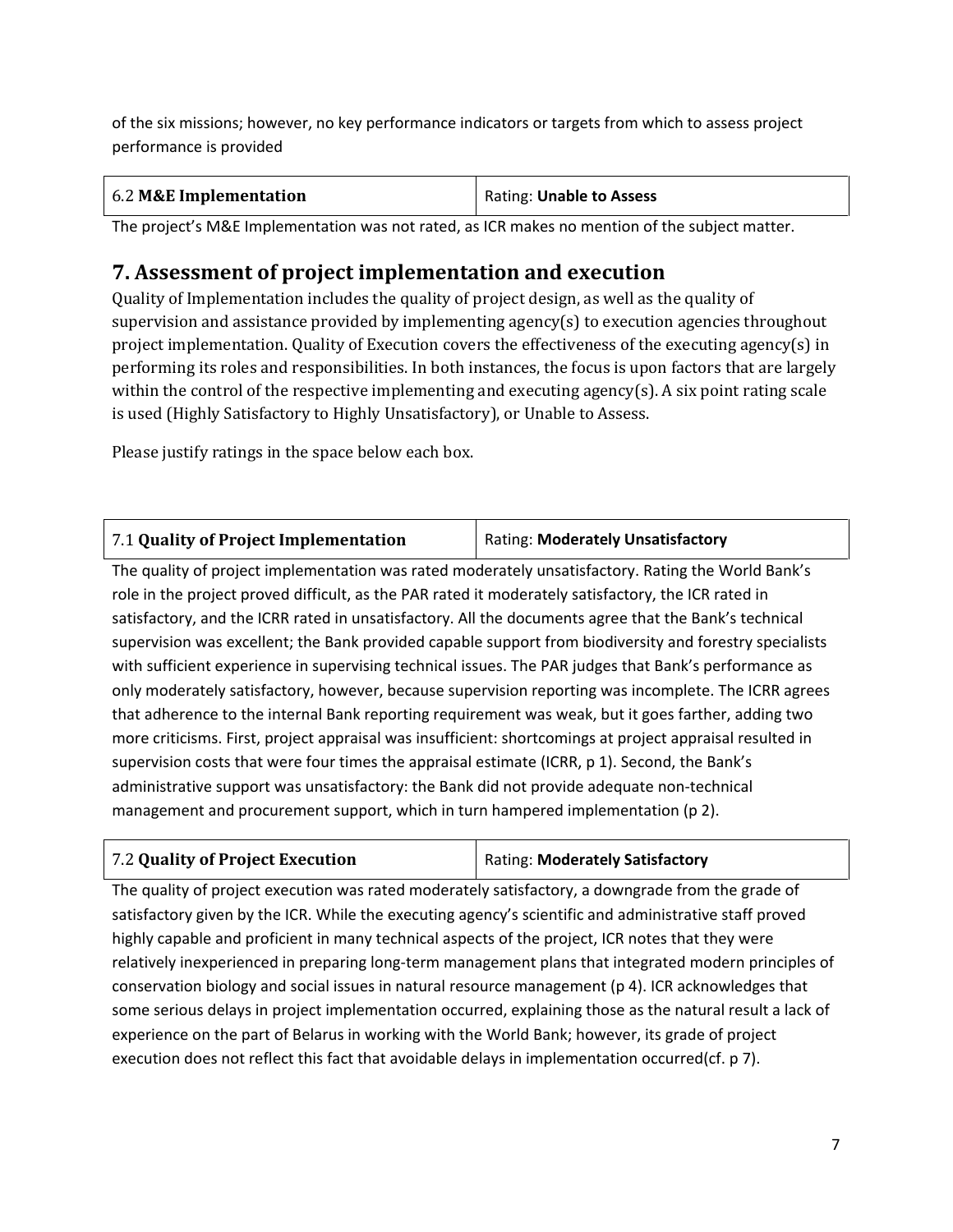#### **8. Assessment of Project Impacts**

*Note - In instances where information on any impact related topic is not provided in the terminal evaluations, the reviewer should indicate in the relevant sections below that this is indeed the case and identify the information gaps. When providing information on topics related to impact, please cite the page number of the terminal evaluation from where the information is sourced.* 

8.1 Environmental Change. Describe the changes in environmental stress and environmental status that occurred by the end of the project. Include both quantitative and qualitative changes documented, sources of information for these changes, and how project activities contributed to or hindered these changes. Also include how contextual factors have contributed to or hindered these changes.

ICR does not report any changes in environmental stress or status that occurred by the end of the project.

8.2 Socioeconomic change. Describe any changes in human well-being (income, education, health, community relationships, etc.) that occurred by the end of the project. Include both quantitative and qualitative changes documented, sources of information for these changes, and how project activities contributed to or hindered these changes. Also include how contextual factors have contributed to or hindered these changes.

ICR does not report any change in socioeconomic well-being that occurred due to the project.

8.3 Capacity and governance changes. Describe notable changes in capacities and governance that can lead to large-scale action (both mass and legislative) bringing about positive environmental change. "Capacities" include awareness, knowledge, skills, infrastructure, and environmental monitoring systems, among others. "Governance" refers to decision-making processes, structures and systems, including access to and use of information, and thus would include laws, administrative bodies, trustbuilding and conflict resolution processes, information-sharing systems, etc. Indicate how project activities contributed to/ hindered these changes, as well as how contextual factors have influenced these changes.

a) Capacities – Project improved the technical and scientific capacity of the National Park and Protected Reserve Managements. Project's use of GIS and digital processing led to knowledge and skill transfer to Belarus.

b) Governance – Project established a Joint Scientific Committee, created by the country's Council of Ministers.

8.4 Unintended impacts. Describe any impacts not targeted by the project, whether positive or negative, affecting either ecological or social aspects. Indicate the factors that contributed to these unintended impacts occurring.

ICR did not mention any unintended impacts resulting from the project.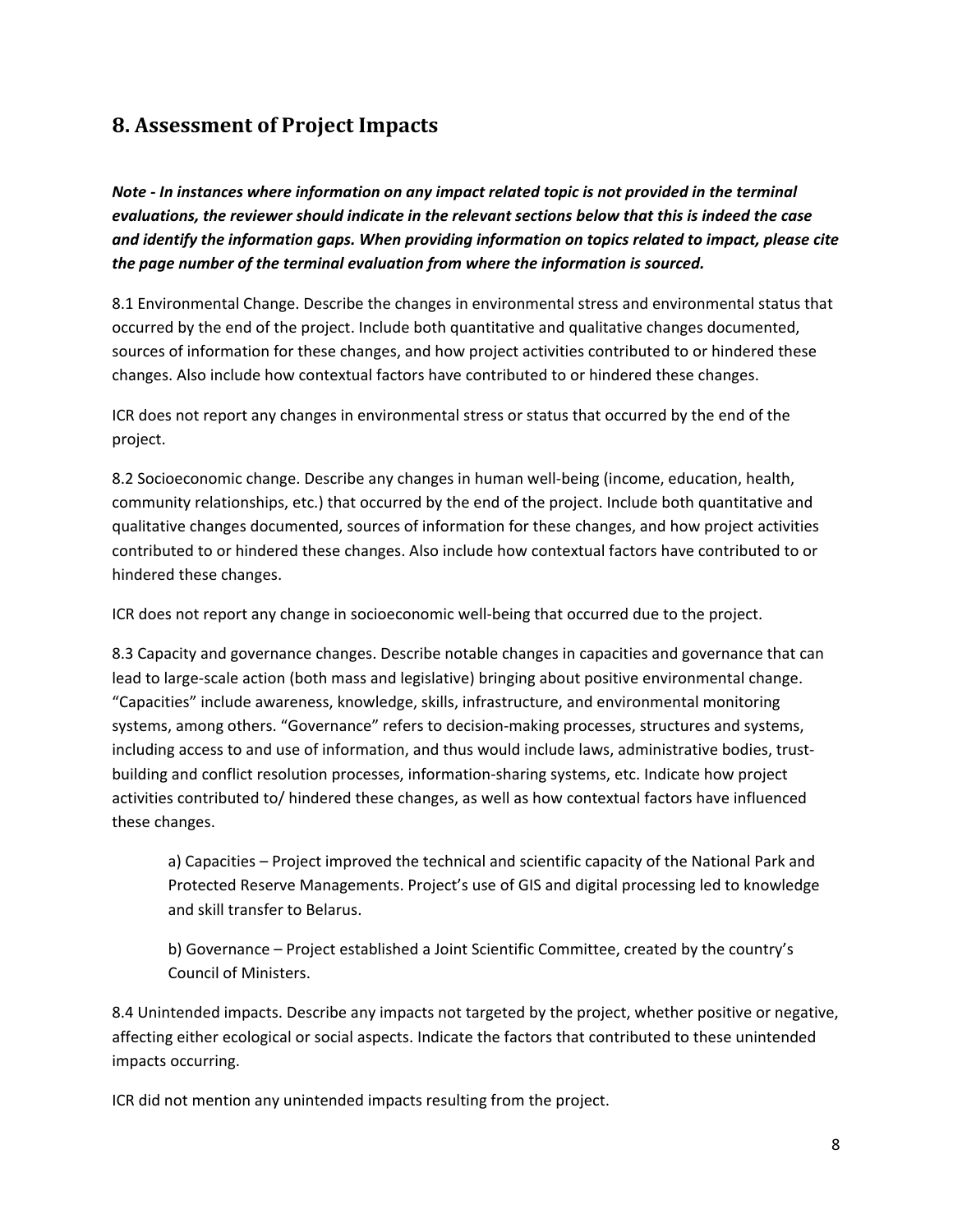8.5 Adoption of GEF initiatives at scale. Identify any initiatives (e.g. technologies, approaches, financing instruments, implementing bodies, legal frameworks, information systems) that have been mainstreamed, replicated and/or scaled up by government and other stakeholders by project end. Include the extent to which this broader adoption has taken place, e.g. if plans and resources have been established but no actual adoption has taken place, or if market change and large-scale environmental benefits have begun to occur. Indicate how project activities and other contextual factors contributed to these taking place. If broader adoption has not taken place as expected, indicate which factors (both project-related and contextual) have hindered this from happening.

ICR did not mention any examples of GEF initiatives becoming mainstreamed, replicated, and/or scaled up by project's completion.

## **9. Lessons and recommendations**

9.1 Briefly describe the key lessons, good practices, or approaches mentioned in the terminal evaluation report that could have application for other GEF projects.

- ICR1: The social assessment component of the management plan conducted in the last year of the project revealed that public awareness of the project objectives and activities was weak. Local residents valued the park's conservation objectives and would be more supportive of the national park if they received some of the benefits. As a result, the national park is improving its communication with local communities, and is looking for opportunities to contribute to local benefits while protecting the park's resources. Participation of local communities would have been more successful if the social assessment had been conducted earlier in the project.
- ICR2: The project was strongly oriented to achieving results, especially in technical subjects. The project design could have been improved by identifying discrete results to be achieved at different stages of the project, and used as measures of success. These should include measures of sustainability, technical aspects, social changes, policy decisions, and innovation.
- ICR3: Professional development and training activities were an important ingredient of the project's success. Training should be targeted at mid-career professionals and students. Part of the program should include extended studies for individuals who will be responsible for training others.
- ICR4: Early in the project, a needs assessment of the Project Management Unit could have identified the need for training in the office management and business skills needed to implement the project. This could have reduced the initial delays in implementation and given greater time to the substantive work to be done.
- PAR1: This operation was initiated in the early stages of the pilot phase of the GEF where it was implicitly assumed that, with the additional support provided by the GEF, countries would be able to obtain follow-up funding to take the place of the initial GEF input. The lesson for this project is that this assumption is outdated and that GEF should review whether steps are required to ensure long-term support for efforts to protect resources of high global biodiversity value. GEF should consider taking a longer-term and broader nation-wide view of biodiversity and conservation issues following the model piloted in Mexico. A more general review on how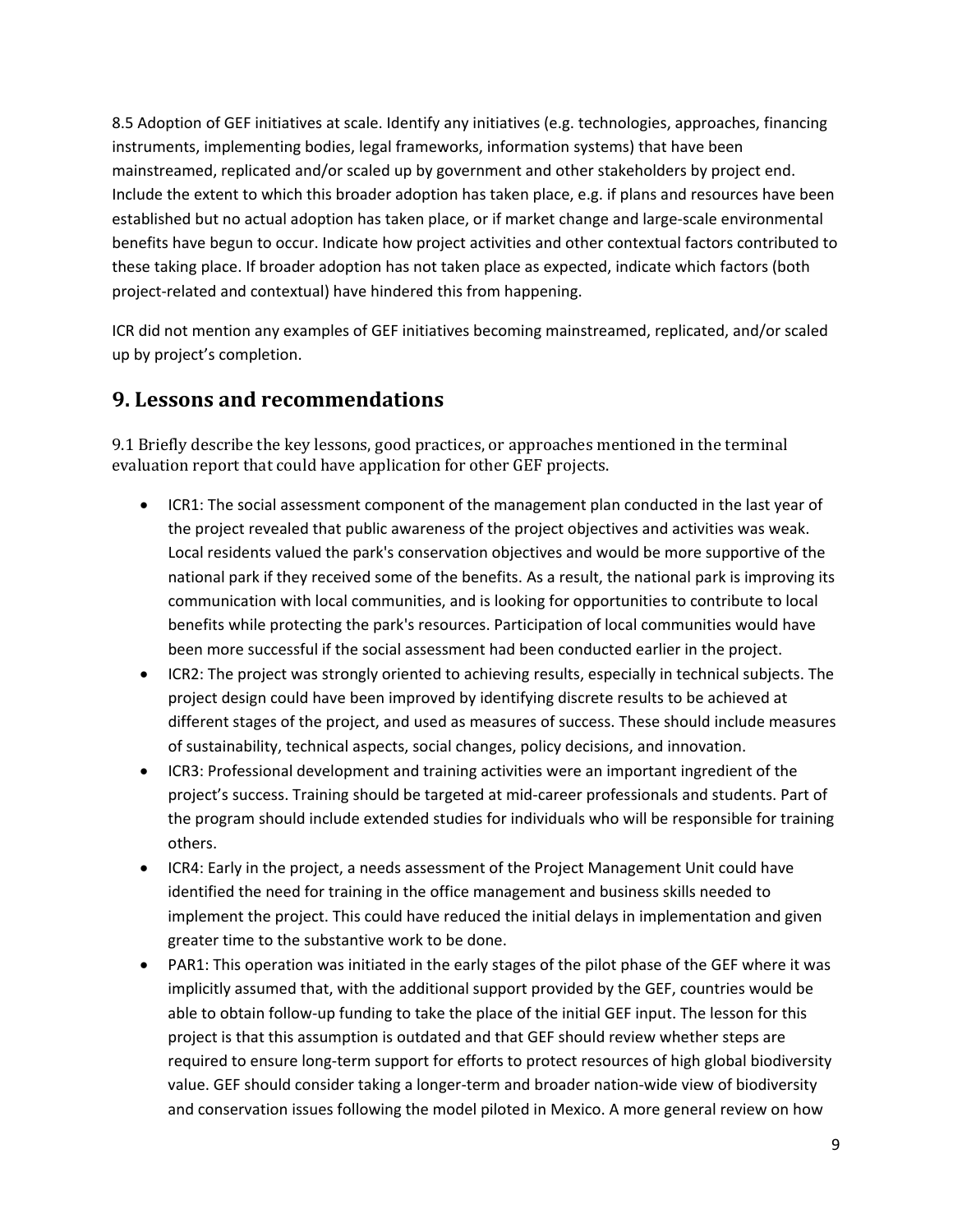to ensure sustainability of globally important bio-resources should be raised in the run-up to the 10h anniversary of the Rio Conference (pp 7-8).

- 9.2 Briefly describe the recommendations given in the terminal evaluation.
- ICR does not provide any recommendations.